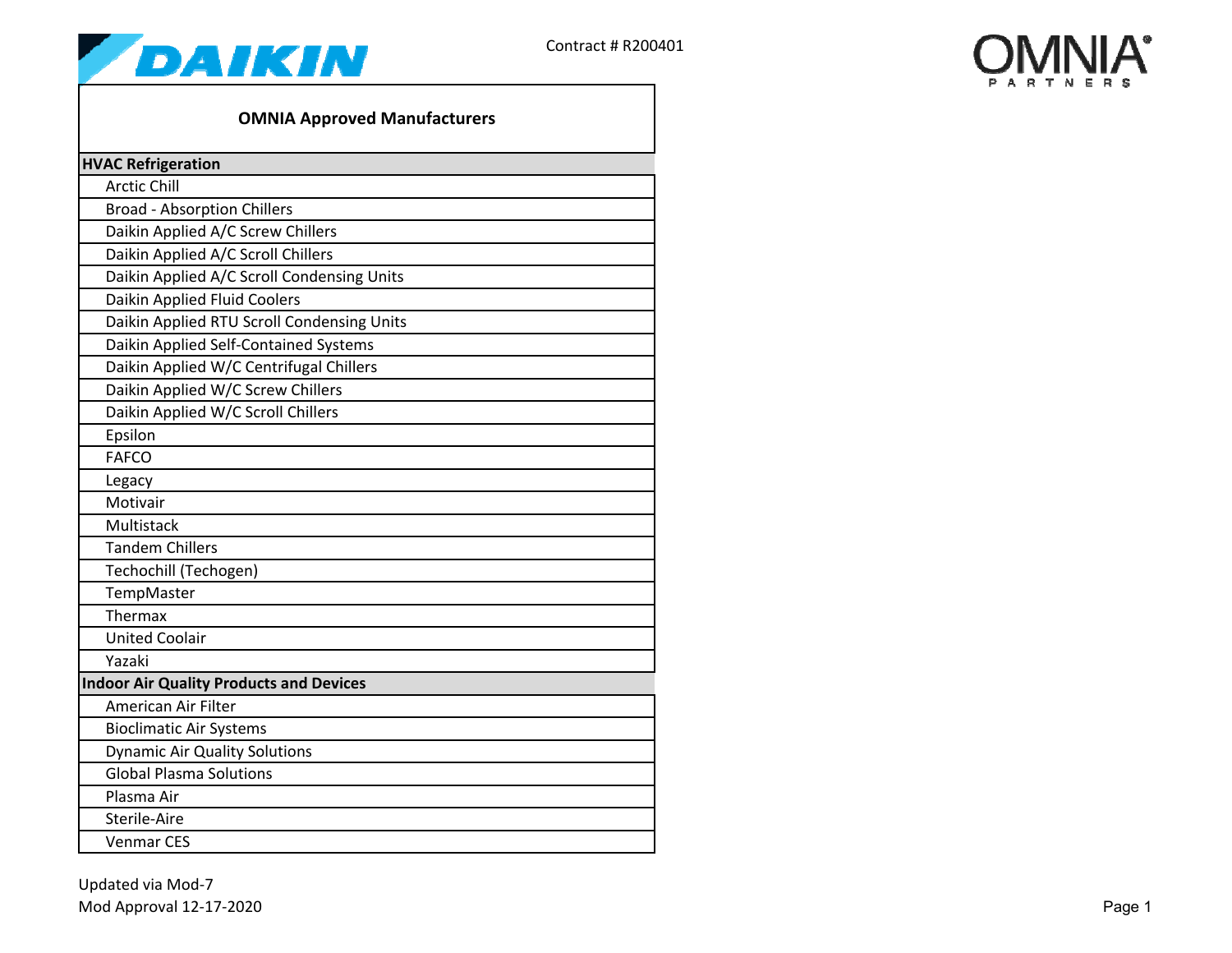



## **OMNIA Approved Manufacturers**

| <b>Unitary</b>                                                     |  |
|--------------------------------------------------------------------|--|
| <b>AAON</b>                                                        |  |
| Addison                                                            |  |
| Amana                                                              |  |
| <b>Bard</b>                                                        |  |
| <b>Cold Point</b>                                                  |  |
| Daikin Applied Applied Rooftop Systems                             |  |
| Daikin Applied Commercial RTUs                                     |  |
| Daikin Applied Light Commercial RTUs                               |  |
| Daikin Applied Water Source Heat Pumps                             |  |
| Daikin NA - Rooftops                                               |  |
| Daikin NA - Rooftops Heat Pumps                                    |  |
| Daikin NA - SkyAir Light Commercial - Mini Splits                  |  |
| Daikin NA - Split Systems - AC                                     |  |
| Daikin NA - Split Systems - AHU                                    |  |
| Daikin NA - Split Systems - Heat Pumps                             |  |
| Daikin NA - Split Systems - Multi Zone - Mini Splits               |  |
| Daikin NA - Split Systems - Res. Split Systems - AC                |  |
| Daikin NA - Split Systems - Res. Split Systems - AHU               |  |
| Daikin NA - Split Systems - Res. Split Systems - Gas Furnace       |  |
| Daikin NA - Split Systems - Res. Split Systems - Heat Pumps        |  |
| Daikin NA - Split Systems - Single Zone - Mini Splits - Heat Pumps |  |
| Daikin NA - VRV - Heat Recovery                                    |  |
| Daikin NA - VRV - S                                                |  |
| Dectron                                                            |  |
| Islandaire                                                         |  |
| Lennox International                                               |  |
| Valent (Unison)                                                    |  |
| Water Furnace Water Source Heat Pumps                              |  |
| <b>Air Handling</b>                                                |  |
| <b>Alliance Air Products</b>                                       |  |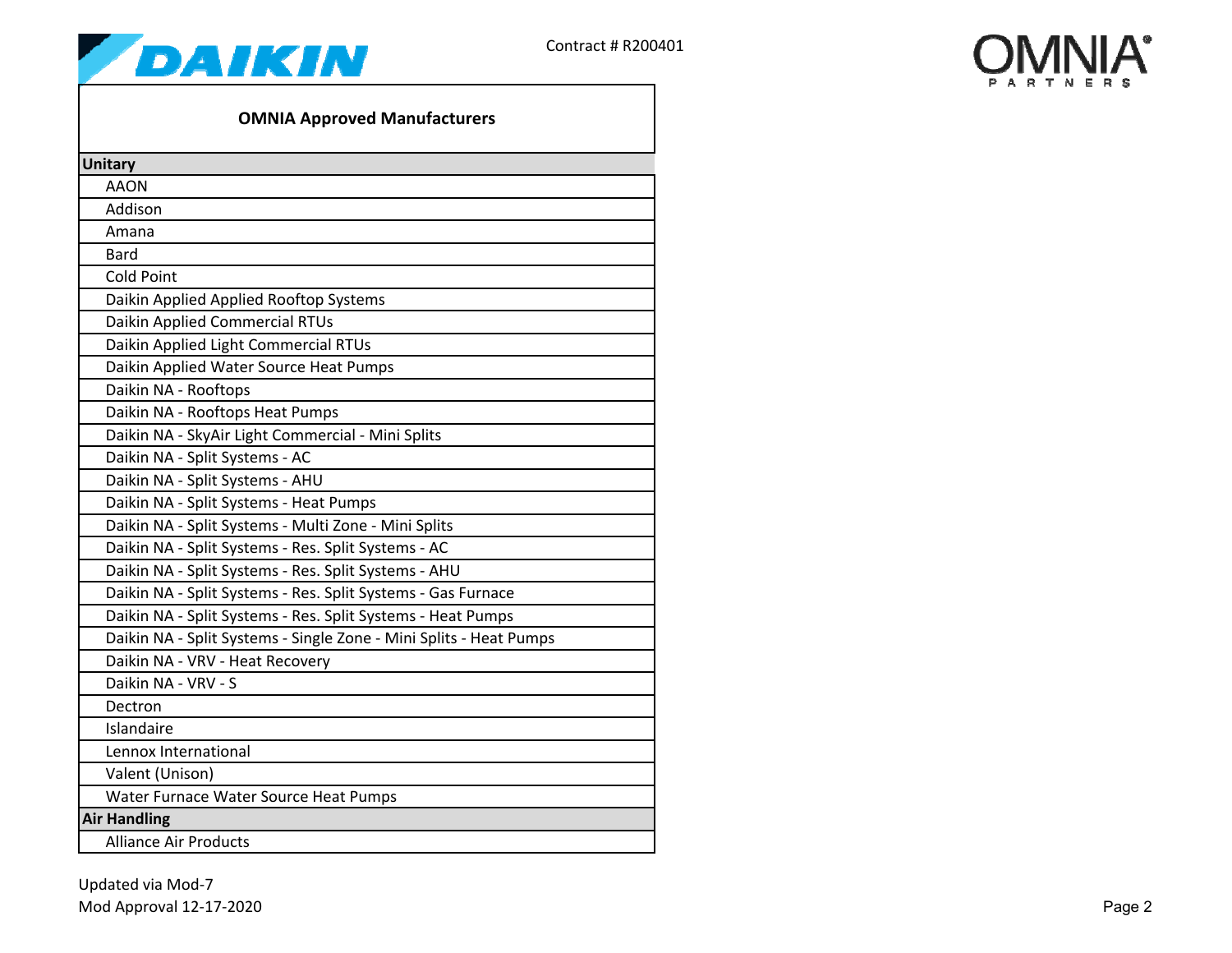



| <b>OMNIA Approved Manufacturers</b>                            |  |  |
|----------------------------------------------------------------|--|--|
| Annexair                                                       |  |  |
| Applied Air                                                    |  |  |
| <b>BasX</b>                                                    |  |  |
| CES (Temtrol, Governair, Venmar, Ventrol, HuntAir, Mammoth)    |  |  |
| <b>ClimateCraft</b>                                            |  |  |
| Daikin Applied Central Station AHUs                            |  |  |
| Daikin Applied Coils                                           |  |  |
| Daikin Applied Commercial Rooftop AHUs                         |  |  |
| <b>Energy Labs</b>                                             |  |  |
| Haakon                                                         |  |  |
| <b>Industrial Commercial Equipment</b>                         |  |  |
| Ingenia                                                        |  |  |
| Innovent                                                       |  |  |
| Loren Cook Energy Recover Ventilators                          |  |  |
| Marcraft                                                       |  |  |
| <b>Munters</b>                                                 |  |  |
| Nortek (Huntair, Temtrol, Mammoth, Venmar, Ventrol, Governair) |  |  |
| PoolPak                                                        |  |  |
| <b>Price Mechanical</b>                                        |  |  |
| Semco                                                          |  |  |
| TempMaster                                                     |  |  |
| <b>TMI Climate Solutions</b>                                   |  |  |
| Twin City Fan                                                  |  |  |
| <b>United Coolair</b>                                          |  |  |
| Valent                                                         |  |  |
| <b>Air Terminal Devices and Heating</b>                        |  |  |
| Applied Environmental Air (AE-Air)                             |  |  |
| Dadanco                                                        |  |  |
| Daikin Applied Fan Coils                                       |  |  |
| Daikin Applied Unit Heaters                                    |  |  |
| Daikin Applied Unit Ventilators                                |  |  |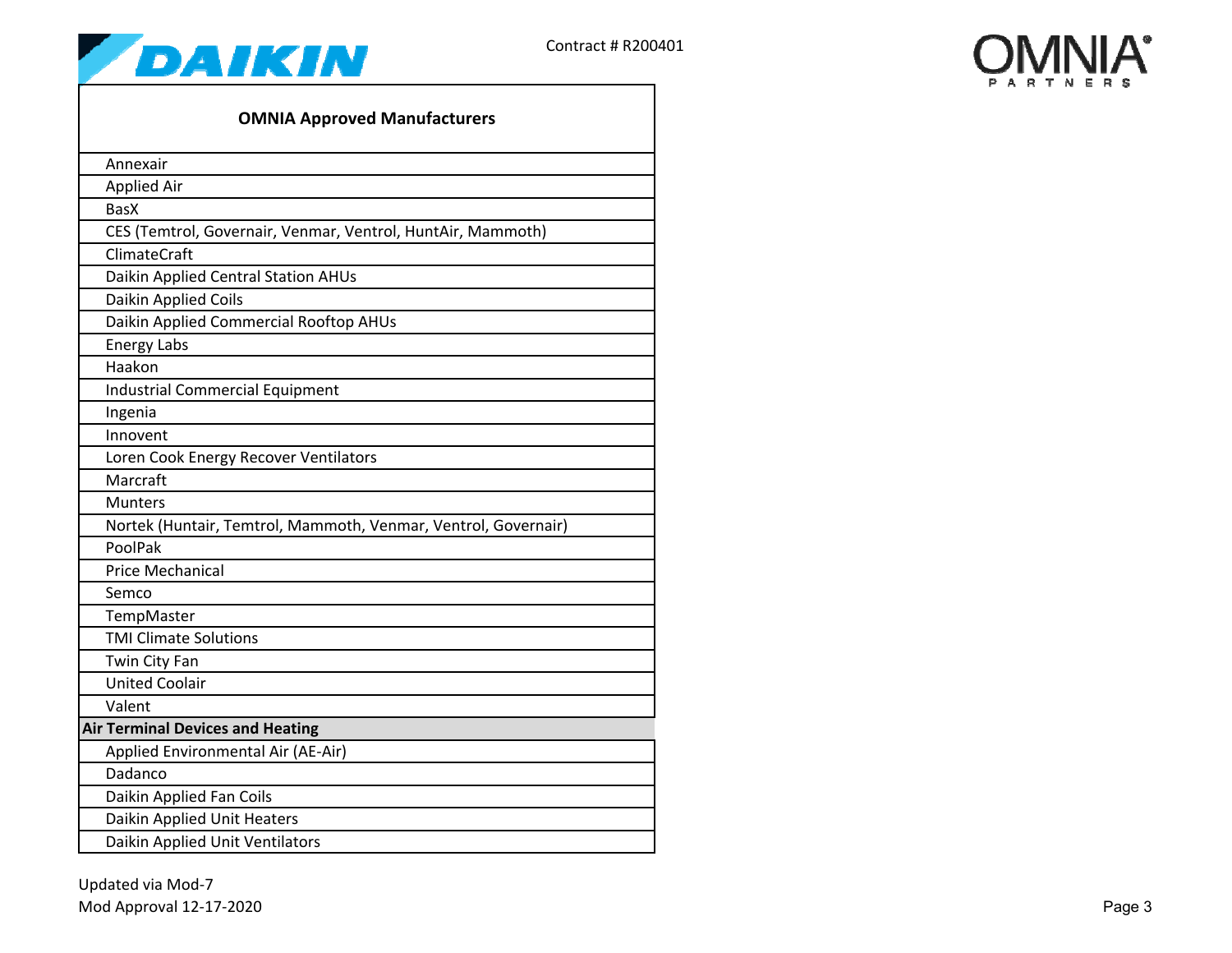



| <b>OMNIA Approved Manufacturers</b>         |
|---------------------------------------------|
| Systems and Changeair                       |
| Daikin Applied VAV                          |
| Daikin NA - VRV Fan Coils                   |
| Environmental Technologies, Inc (ETI)       |
| <b>First Company</b>                        |
| Greenheck                                   |
| Krueger                                     |
| MetalAire                                   |
| Nailor                                      |
| Penn Barry                                  |
| Price                                       |
| <b>Price Industries</b>                     |
| Ruskin - Dampers                            |
| Sterling                                    |
| <b>Titus</b>                                |
| Williams                                    |
| Zehnder/Rittling                            |
| <b>LED Lighting Products</b>                |
| PlanLED                                     |
| Lighting - Engery Based Solutions           |
| <b>DDC Controls</b>                         |
| 75F                                         |
| Aircuity                                    |
| <b>Allerton Controls</b>                    |
| Daikin Applied Intelligent Equipment        |
| Daikin Applied MicroTech Integrated Systems |
| Daikin NA VRF Controls                      |
| <b>Functional Devices</b>                   |
| Honeywell                                   |
| <b>Johnson Controls</b>                     |
| <b>KMC Building Automation</b>              |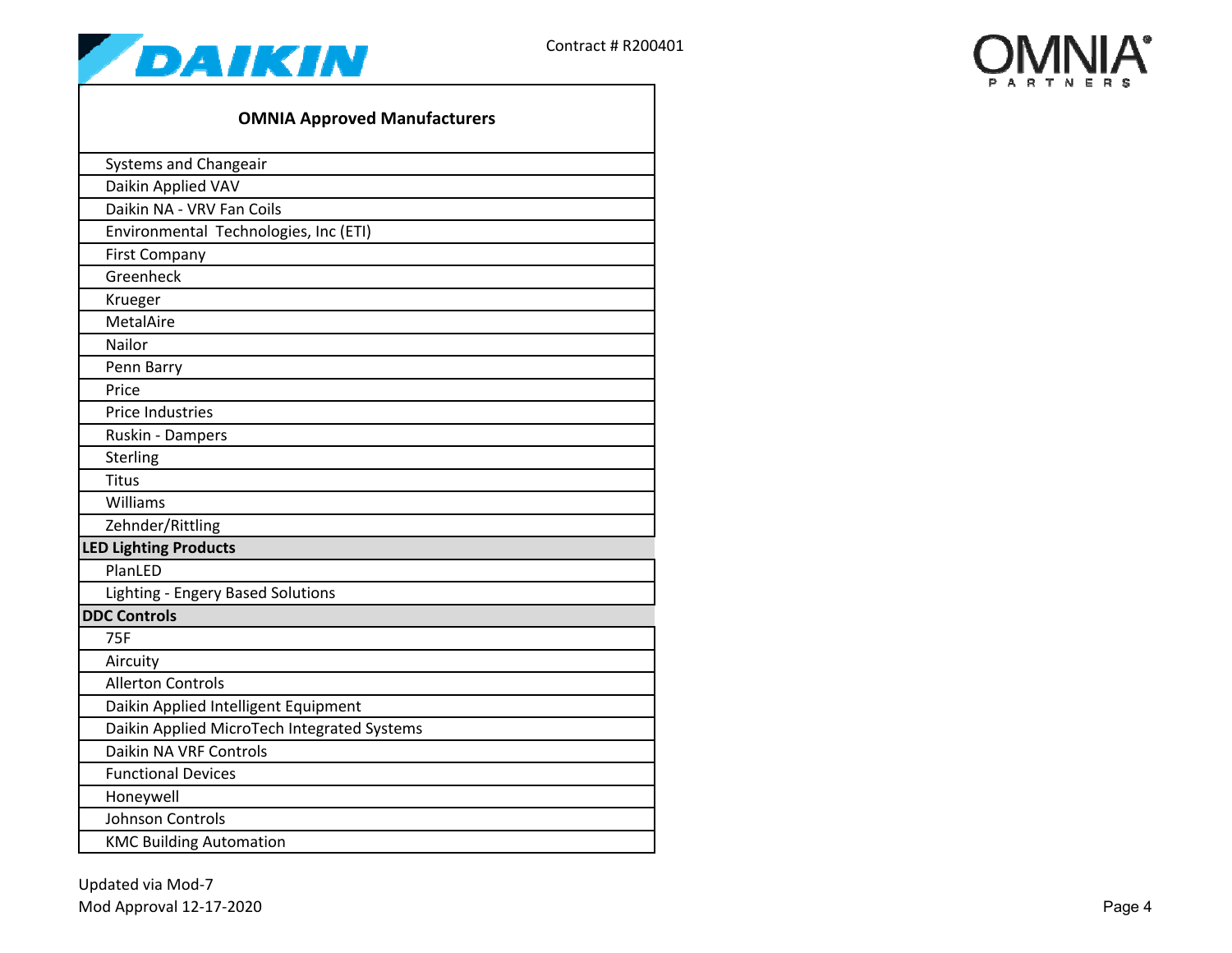



| <b>OMNIA Approved Manufacturers</b>      |
|------------------------------------------|
| Niagara AX                               |
| nLight                                   |
| <b>Phoenix Controls</b>                  |
| Snyder Electric                          |
| <b>Strobic Air</b>                       |
| Trane                                    |
| Tridium                                  |
| Veris                                    |
| <b>Cooling Towers</b>                    |
| <b>Baltimore Aircoil Company (BAC)</b>   |
| <b>Composite Cooling Solutions (CCS)</b> |
| Delta                                    |
| Evapco                                   |
| Reysma                                   |
| SPX Brands (Marley, Recold, & Ceramic)   |
| The Cooling Tower Company                |
| <b>Pumps</b>                             |
| Goulds                                   |
| Grundfos                                 |
| Patterson                                |
| Taco                                     |
| <b>Invertors</b>                         |
| <b>ABB</b>                               |
| Danfoss                                  |
| Yasakawa                                 |
| <b>Boilers &amp; Water Heaters</b>       |
| <b>Bryan Boilers</b>                     |
| <b>Buderus</b>                           |
| <b>Burnham</b>                           |
| <b>Daikin Applied Templifiers</b>        |
| Fulton                                   |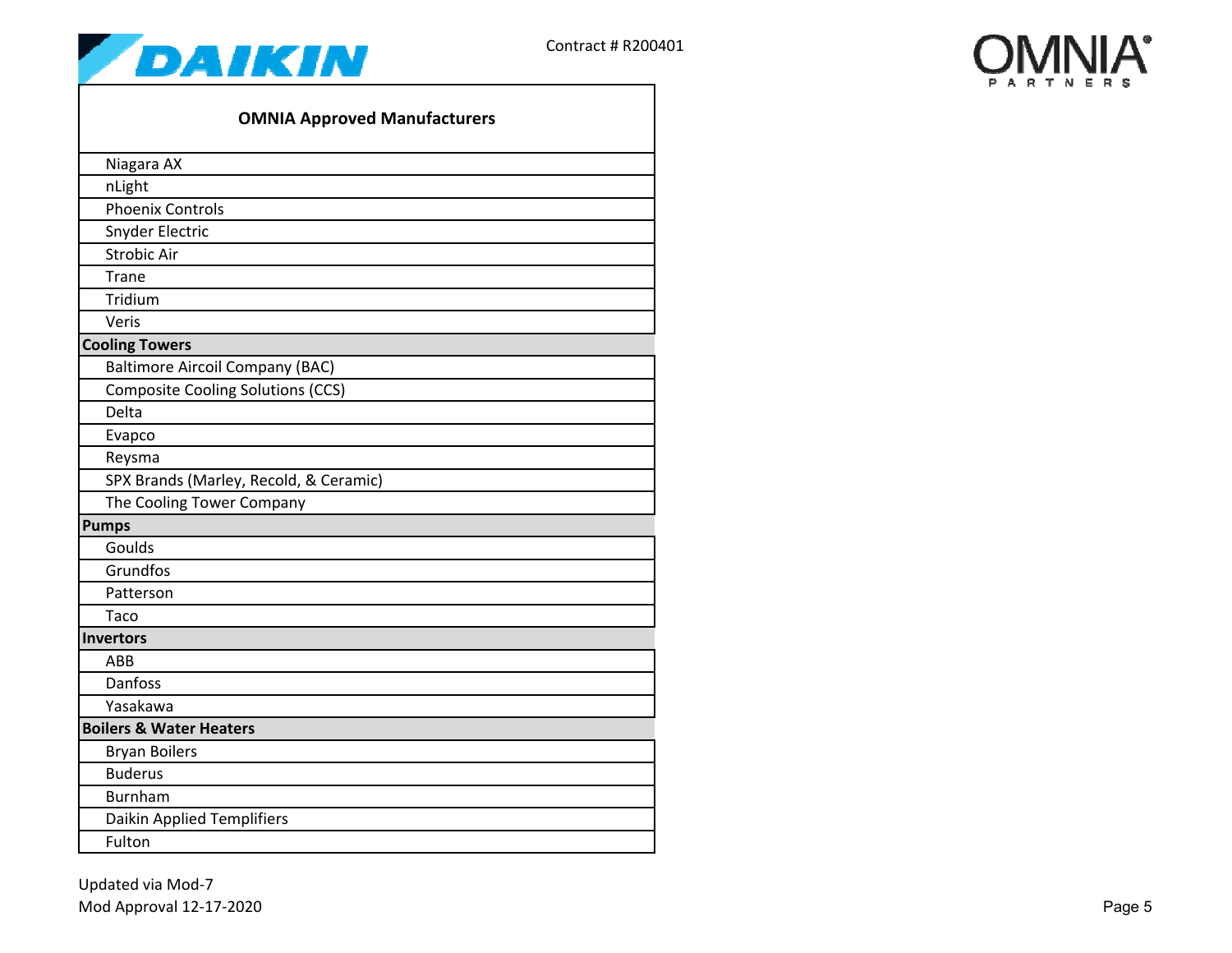



| <b>OMNIA Approved Manufacturers</b>      |  |
|------------------------------------------|--|
| Lochinvar                                |  |
| Mesteck - RBI & ATH                      |  |
| Norwitz                                  |  |
| PVI                                      |  |
| Riverside Hydronics                      |  |
| <b>HVAC Specialty Products</b>           |  |
| <b>AAON</b>                              |  |
| Addison                                  |  |
| Aerco                                    |  |
| <b>Advantix Systems</b>                  |  |
| Alfa Laval - Heat Exchanges              |  |
| Apreco                                   |  |
| Arizon-Johnson Air Rotation              |  |
| <b>Big Ass Fans</b>                      |  |
| <b>Broad</b>                             |  |
| Carel                                    |  |
| Dadanco - Chilled Beams                  |  |
| Daikin Applied Modular Central Plant     |  |
| Data Aire                                |  |
| Danfoss AB-QM                            |  |
| <b>DriSteam</b>                          |  |
| Dynamic                                  |  |
| <b>Energy Labs</b>                       |  |
| Epsilon                                  |  |
| <b>FAFCO</b>                             |  |
| FlowCon                                  |  |
| <b>GEA - Heat Exchangers</b>             |  |
| <b>Global Plasma Solutions</b>           |  |
| GoFog                                    |  |
| Greenheck                                |  |
| Griswold - Chemical-Less Water Treatment |  |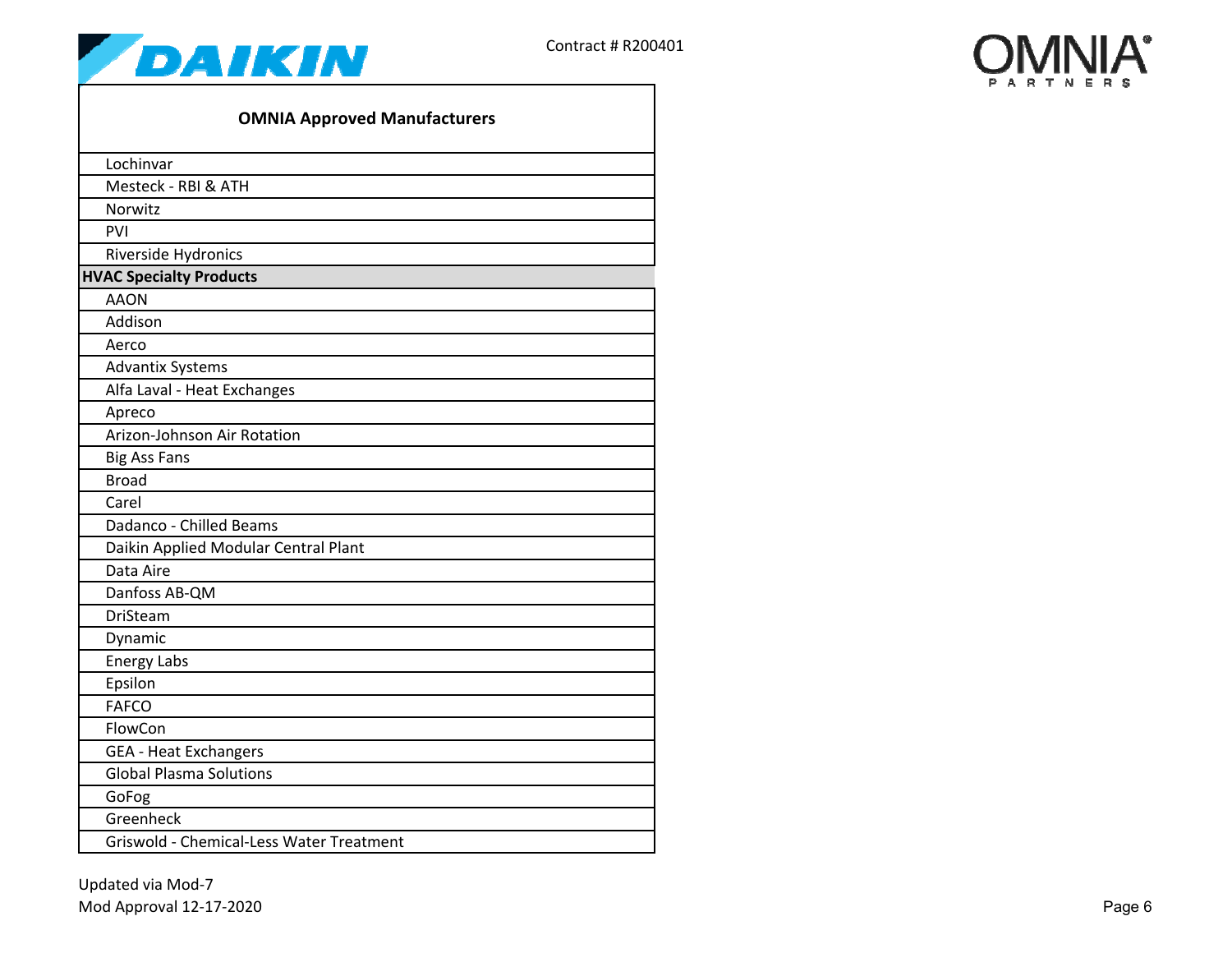



| <b>OMNIA Approved Manufacturers</b>    |
|----------------------------------------|
| Halton                                 |
| ISO-Air                                |
| <b>Heat Pipe Technologies</b>          |
| <b>Heat Recovery Equipment</b>         |
| <b>Munters</b>                         |
| <b>NC Filtration</b>                   |
| <b>Puroflux - Separators</b>           |
| Reddi                                  |
| Reflok                                 |
| RenewAire                              |
| Reysma                                 |
| Seresco                                |
| <b>Standard Xchange</b>                |
| <b>Tecta America Roofing</b>           |
| Thermotech                             |
| <b>Triatek</b>                         |
| <b>Trox</b>                            |
| <b>UV Resources</b>                    |
| Venmar (CES)                           |
| Westaire                               |
| XeteX - Heat Recovery                  |
| <b>Equipment Parts &amp; Supplies</b>  |
| <b>AAON</b>                            |
| ABB                                    |
| Addison                                |
| Ashcroft                               |
| <b>Baldor</b>                          |
| <b>Baltimore Aircoil Company (BAC)</b> |
| Belimo                                 |
| <b>Bristol</b>                         |
| <b>Browning</b>                        |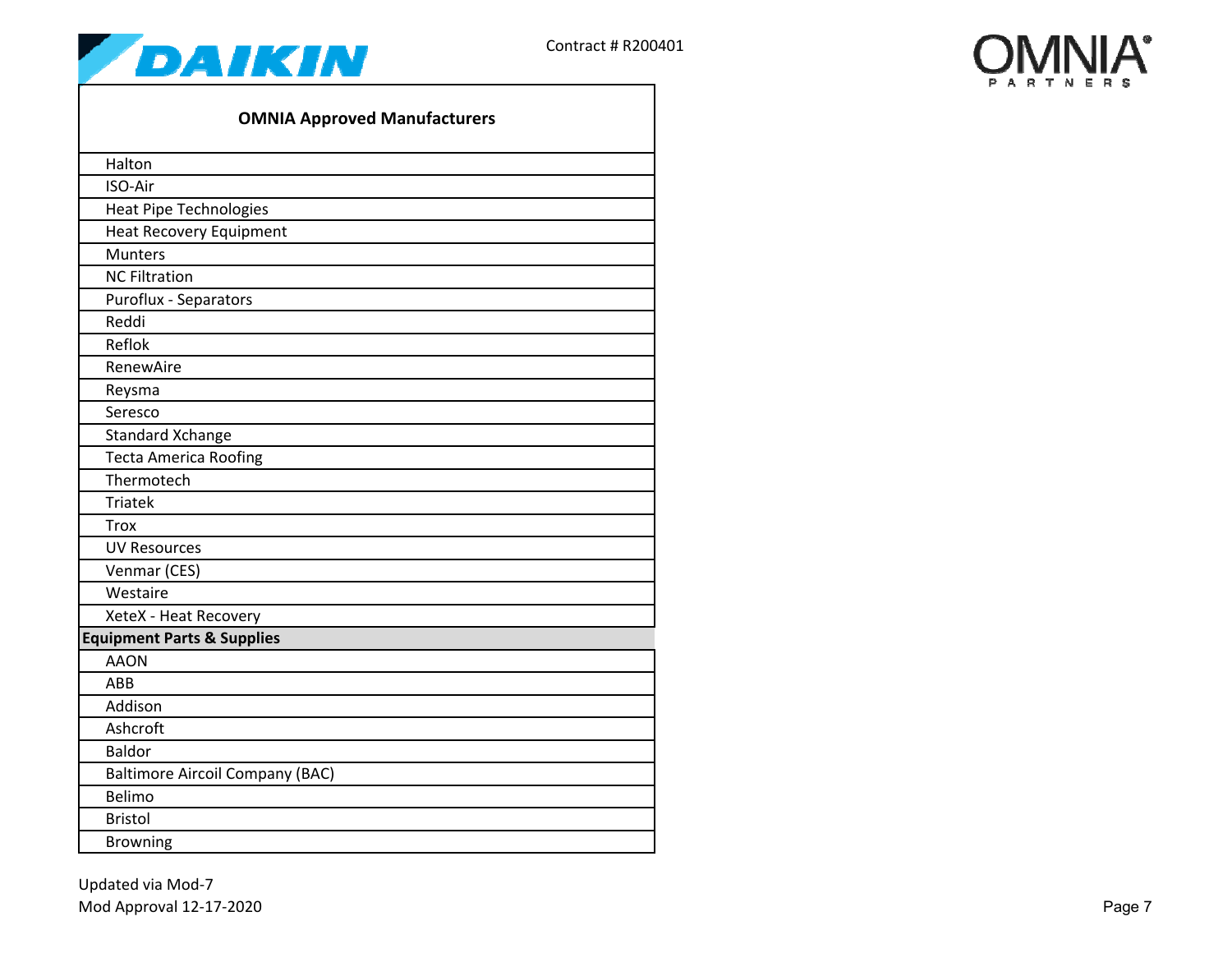



| <b>OMNIA Approved Manufacturers</b>                        |  |  |
|------------------------------------------------------------|--|--|
| <b>Bryan Boilers</b>                                       |  |  |
| Carrier                                                    |  |  |
| Century                                                    |  |  |
| CES (Temtrol, Governair, Venmar, Ventrol, HuntAir, Mammoth |  |  |
| Chamberlin                                                 |  |  |
| ClimateCraft                                               |  |  |
| <b>Combustion Resource Corporation</b>                     |  |  |
| Copeland                                                   |  |  |
| Dadanco                                                    |  |  |
| Daikin Applied                                             |  |  |
| Daikin North America                                       |  |  |
| Danfoss                                                    |  |  |
| Dectron                                                    |  |  |
| Eaton                                                      |  |  |
| Emerson                                                    |  |  |
| Environmental Technologies, Inc.                           |  |  |
| Everest                                                    |  |  |
| Fasco                                                      |  |  |
| <b>Flow Design</b>                                         |  |  |
| Griswold                                                   |  |  |
| Haakon                                                     |  |  |
| Heatcraft                                                  |  |  |
| Honeywell                                                  |  |  |
| JCI-York                                                   |  |  |
| Kinetics                                                   |  |  |
| Lennox International                                       |  |  |
| Loctite                                                    |  |  |
| Marathon                                                   |  |  |
| Mesteck - RBI & ATH                                        |  |  |
| <b>Nortec</b>                                              |  |  |
| Parker                                                     |  |  |